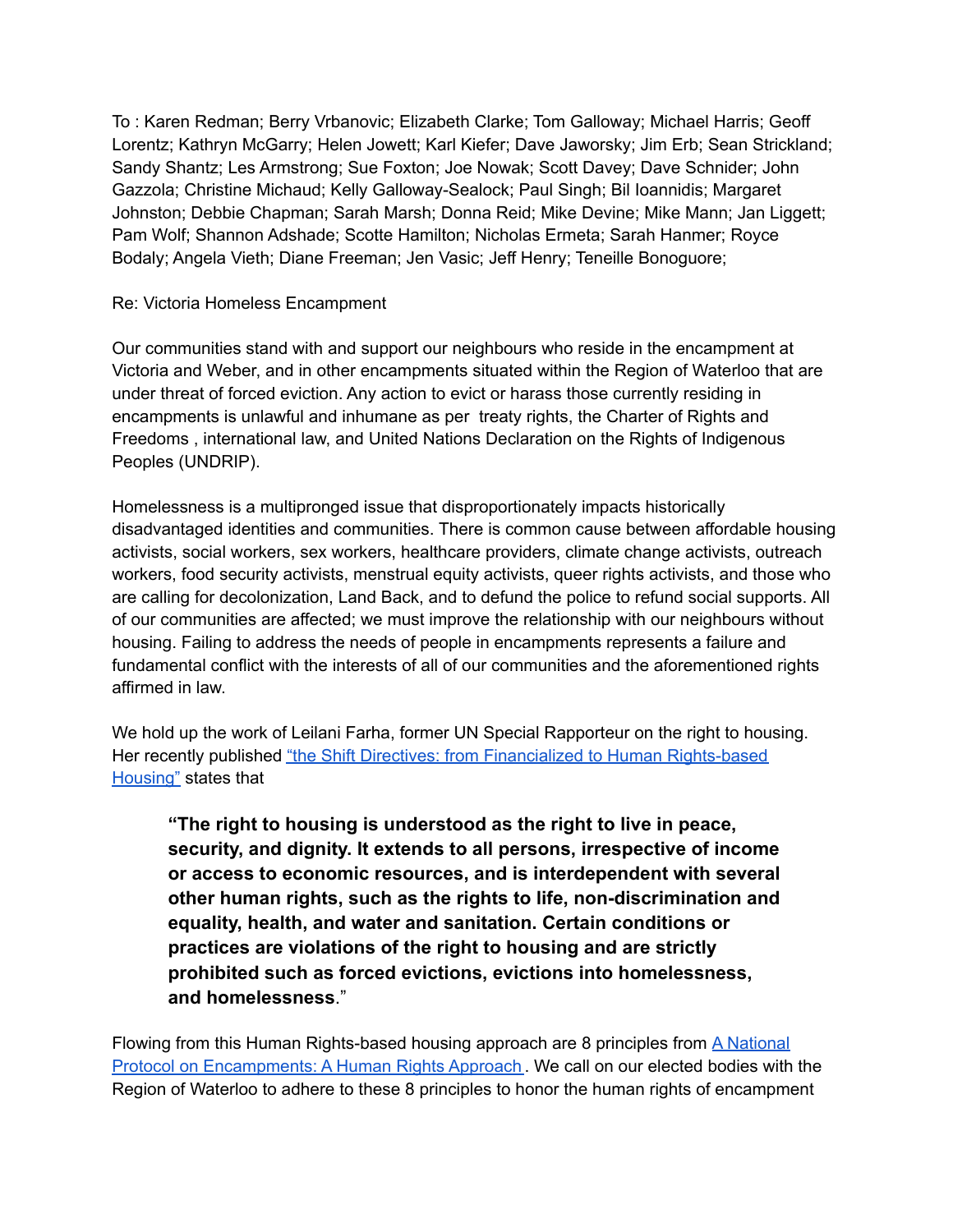residents, and particularly, Principle 3: "to prohibit the forceful evictions of homeless encampments".

We call on the Region of Waterloo and affiliated municipalities, such as, City of Kitchener, City of Waterloo, and City of Cambridge, to implement the following:

### 1. **Stop** any and all actions to evict encampments .

Forced evictions are a violation of human rights. It furthers the displacement of Indigenous peoples on their own [stolen] land. Forced evictions add to encampment residents' trauma. Forced evictions breed distrust of the authorities who supposedly protect people, and the supportive institutions that are connected through you to those evicting them. This is a huge step backwards in getting people the supports and housing they need.

# 2. **Permit** encampments.

Encampments are not ideal, but we must be realistic: we don't have enough adequate housing. Encampments will continue to exist. Encampments can be vastly improved for everyone simply by being permitted, giving residents some security, and allowing services to support residents. A Better Tent City is a successful example. Insecurity and threat of eviction is a large part of what makes homelessness traumatic, dangerous and difficult to escape. Give them a place or allow them to stay now!

# 3. **Provide** immediate support to mitigate the harms of homelessness.

Encampments do not have direct access to restrooms, water, food, electricity, garbage collection, or health and social supports; residents must go elsewhere to access them which is often the direct cause of friction with surrounding business. Providing these supports and basic services mitigates the harm to residents and mitigates conflicts with neighbours of the encampments. The Weber/Victoria encampment is currently well situated due to its proximity to St. John's Kitchen, transit, and other community services.

# 4. **Collaborate** with the encampment residents, supportive communities, and front-line

workers to create short-term and long-term sustainable, life-affirming solutions. Encampment residents have a vested interest in the success of housing initiatives. The community is filled with people already doing the work and who have relationships with those you purportedly want to help. Work with us so we can help each other. In particular, the Region's Encampment Risk Assessment Framework needs to be made public so it can be co-created with those most at risk.

Encampment residents are neighbours. Yet municipal insistence that the provision of essential services, such as restrooms, require constant surveillance or added security is paternalistic and criminalizes their existence. Meet our calls to action in an open spirit of collaboration and non-judgment and we can work together to improve the wellbeing of our whole community.

# Signed: **Unsheltered Campaign and the following groups concerned about encampment evictions:**